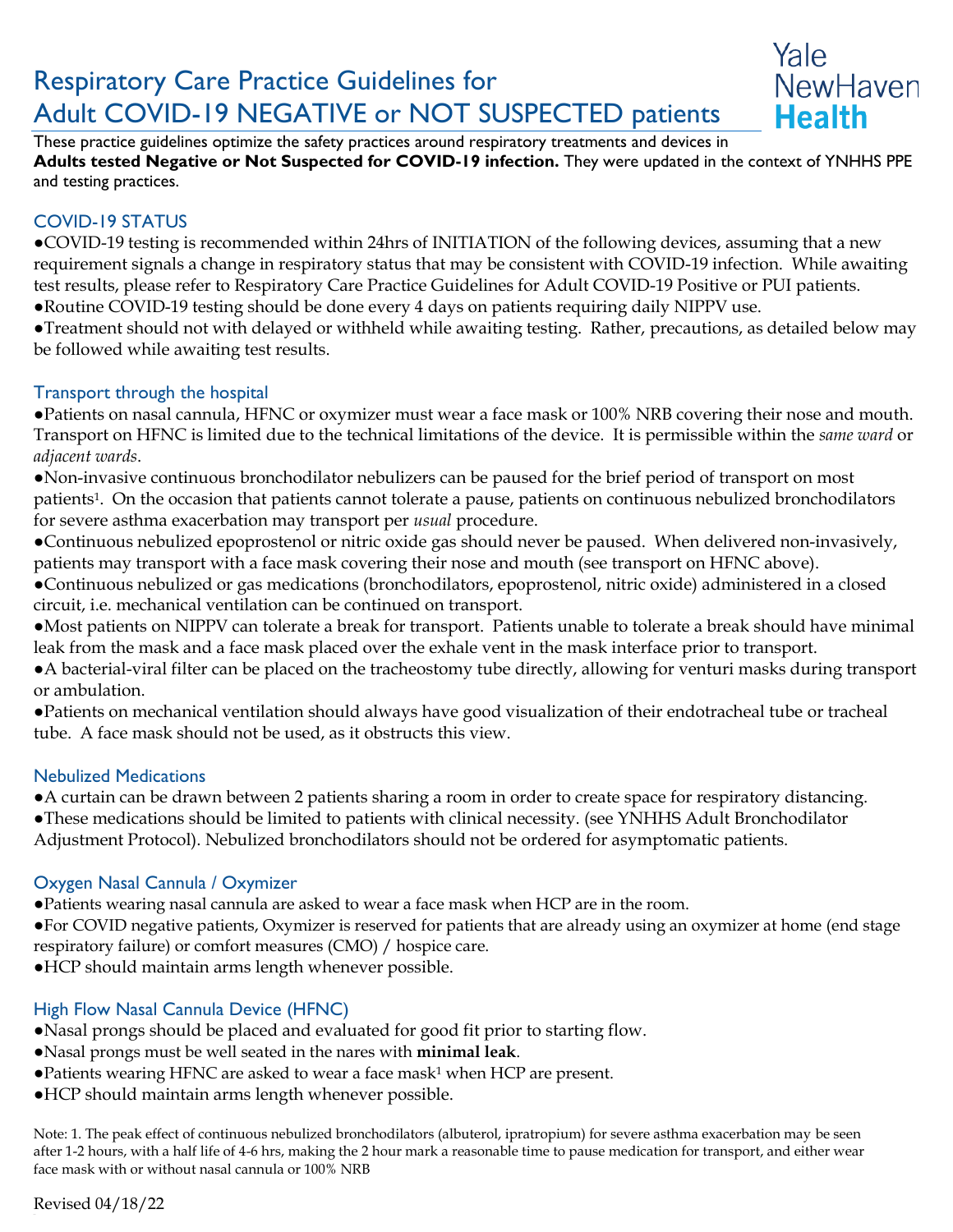## Non-Invasive Positive Pressure Ventilation (NIPPV=BIPAP or CPAP)

**Acute Respiratory Failure** - defined by *new* use or increased use of NIPPV

●Acute Hypercarbic Respiratory Failure – usual practice per YNHHS Adult NIPPV guidelines and protocol.

●Acute Hypoxemic Respiratory Failure – usual practice per YNHHS Adult NIPPV guidelines and protocol.

## **Chronic Respiratory Failure on NIPPV at home**

●Home machines and home interface devices (i.e. nasal mask, face mask) are permitted when hospital machines/interfaces are not tolerated by patient. An order for "patient owned equipment" (NIPPV order set) must be placed.

- ●Higher settings indicate patients have acute respiratory failure (see above).
- ●**Good mask seal** must be ensured.

## ●ALL NIPPV will be set up with a **filtered circuit on the expire valve**

●HCP should keep their face and body to the side of the patient's mouth or nose to avoid direct alignment to the path of coughing.

●Routine COVID-19 testing Q4 days should be performed for patients on daily NIPPV.

## Suctioning / Physiotherapy

.

●Chest PT is limited to patients with clinical necessity. HCP should maintain arms length when administering. ●Nasotracheal/open suctioning - HCP should maintain arms length when administering and keep their face and body to the side of the patient's mouth or nose to avoid direct alignment to the path of coughing.

#### Patient's Home Equipment

●Chronic respiratory failure on a home ventilator or home NIPPV often require a hospital ventilator to manage their *acute* condition. If their reason for hospitalization does *not* involve a respiratory change, they may opt to continue their home ventilator use. Order for patient owned equipment must be placed.

## Tracheostomy Tube

●Standard humidification delivery system should be maintained (per institution).

●During suctioning, HCP should maintain arms length when administering and keep their face and body to the side of the patient's mouth and trach to avoid direct alignment to the path of coughing.

#### **Extubation**

Extubation

●Resolving Respiratory Failure: *Per usual practice.* Do NOT stand directly in front of the patient. Position yourself optimally to avoid path of coughing. Suction as needed.

●Transitioning to Comfort Measures with ongoing respiratory failure. Extubate *per usual practice* with appropriate PPE on staff.

● Patients that have expired while on mechanical ventilation can be extubated per our usual process. If the decedant is going to the medical examiner or autopsy, the ETT may be cut at the lip (for viewing purposes) and left in place.

#### References:

Tran K, Cimon K, Severn M, Pessoa-Silva CL, Conly J. Aerosol generating procedures and risk of transmission of acute respiratory infections to healthcare workers: a systematic review. PLoS One 2012; 7: e35797

Hui, DSC, Chan MTV and B Chow. Aerosol dispersion during various respiratory therapies: a risk assessment model of nosocomial infection to health care workers. *Hong Kong Med J.* 2014 (Suppl 4):S9-13.

Esquinas *et al.* Noninvasive mechanical ventilation in high-risk pulmonary infections: a clinical review. *Eur Respir Rev.* 2014: 23;427-438

Hui DS, Chow BK, Lo T, et al. Exhaled air dispersion during high flow nasal cannula therapy versus CPAP via different masks. *Eur Respir J* 2019; **53:** 1802339.

Hui DS, Exhaled air dispersion and removal is influenced by isolation room size and ventilation settings during oxygen delivery via nasal cannula. Respirology. 2011 Aug;16(6):1005-13.